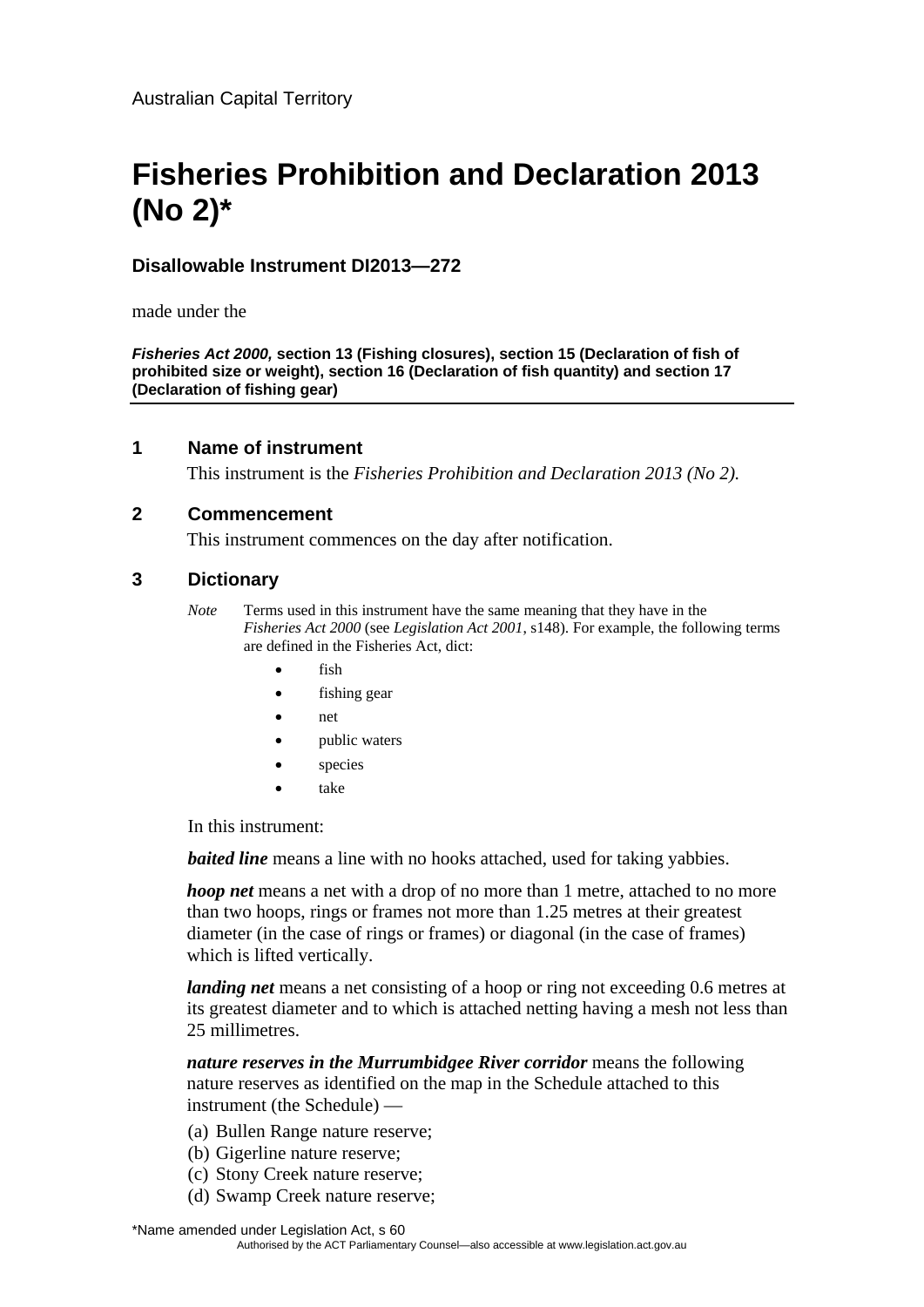(e) Woodstock nature reserve.

*open waters* means the following public waters -

- (a) all of the urban lakes and ponds;
- (b) the Molonglo River downstream of its junction with the Queanbeyan River;
- (c) the Murrumbidgee River downstream of its junction with the Gudgenby River.

*prohibited waters* means the following public waters –

- (a) Cotter River upstream of new Cotter dam wall, to the junction of Condor Creek, including Cotter reservoir;
- (b) Cotter River and catchment upstream of Bendora dam wall, including Bendora and Corin reservoirs;
- (c) Murrumbidgee River downstream of Angle Crossing to the junction with the Gudgenby River;
- (d) Orroral River upstream of the bridge located west of the site of the former Orroral space tracking station;
- (e) Tidbinbilla River and catchment within the Tidbinbilla Nature Reserve.

*trout waters* means any public waters that are not open waters or prohibited waters

#### **4 Schedule and Map**

The Schedule including the map is part of this instrument.

#### **5 Fishing closures – Act, s 13**

I prohibit the following for the purposes of section 13 of the *Fisheries Act 2000*:

- (a) the taking of fish from prohibited waters at all times; and
- (b) the taking of any fish from trout waters for the period stated in section 1.1 of the Schedule; and
- (c) the taking of Murray Cod from public waters for the period stated in section 1.2 of the Schedule; and
- (d) the taking of Rainbow Trout and Brown Trout from public waters for the period stated in section 1.3 of the Schedule; and
- (e) the taking of fish as described in section 1.4 of the Schedule from public waters at all times.
- *Note* A person commits an offence if the person takes fish in contravention of a fishing closure – see section 80 (Fishing closure offences), *Fisheries Act 2000*

#### **6 Fish of prohibited size or weight – Act, s 15**

I declare the fish described in section 1.5 of the Schedule to be of prohibited size for the purposes of section 15 of the *Fisheries Act 2000*

*Note* A person commits an offence if the person takes a fish from public waters and the fish is of size or weight that is prohibited under a declaration under section 15 of the *Fisheries Act 2000* – see section 81 (Prohibited size and weight offences), *Fisheries Act 2000*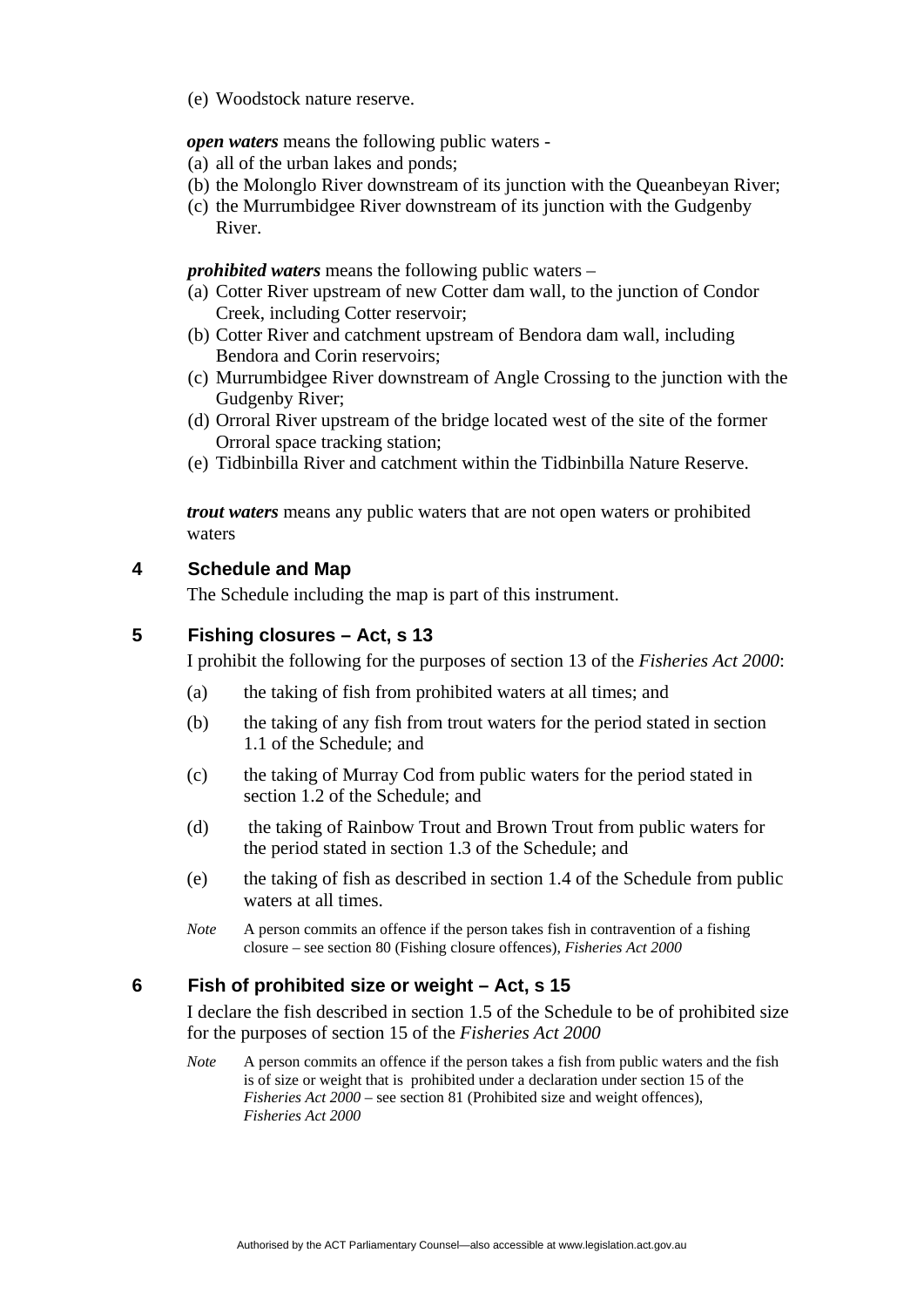# **7 Fish quantity – Act, s 16**

I declare the quantity of a species of fish that a person may take in a day is as described in section 1.6 of the Schedule, for the purposes of section 16 of the *Fisheries Act 2000*.

*Note* A person commits an offence if the person takes, in a day, more fish of the species than the quantity allowed under a declaration under section 16 of the *Fisheries Act 2000* – see section 82 (Quantity of fish offences), *Fisheries Act 2000*.

## **8 Fishing gear – Act, s 17**

I declare the fishing gear that may be used for taking fish is as described in section 1.7 of the schedule, for the purposes of section 17 of the *Fisheries Act 2000*.

*Note* A person commits an offence if the person uses fishing gear in or beside public waters and the use of fishing gear is not permitted by a declaration under section 17 of the *Fisheries Act 2000.* A person also commits an offence if the person is in or beside any public waters in possession of fishing gear and the use of the fishing gear is not permitted by a declaration under section 17 – see section 86 (Non-permitted fishing gear), *Fisheries Act 2000*

#### **9 Revocation of previous instrument**

Disallowable Instrument DI2013-248 is revoked.

Simon Corbell MLA Minister for the Environment and Sustainable Development 31 October 2013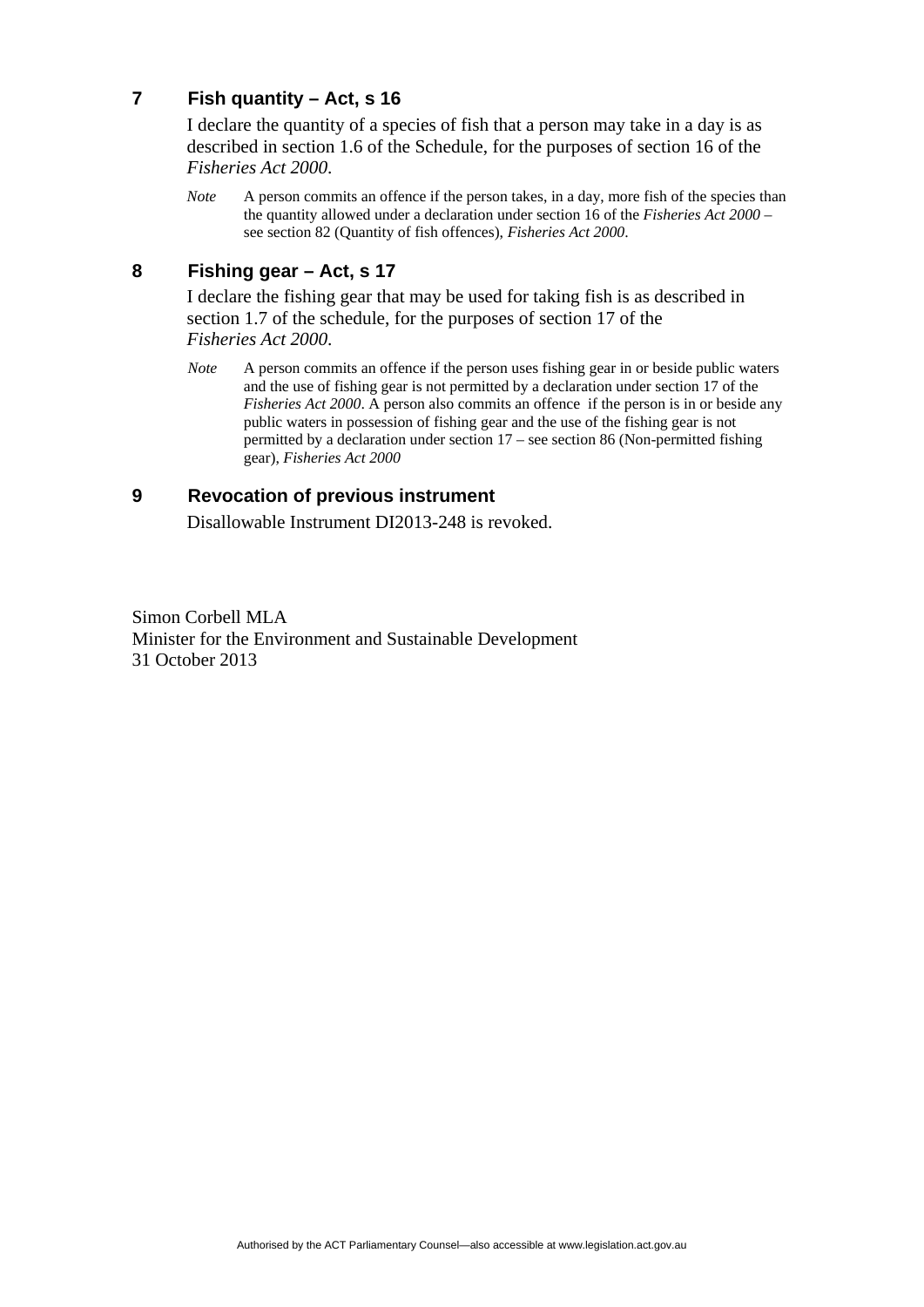# **Schedule**

# **1.1 No fishing in trout waters at certain times – Act, s 13**

The taking of any fish from trout waters is prohibited from midnight Monday of the Queen's birthday long weekend in June to midnight Friday before the Labour Day long weekend in October in any year.

# **1.2 No taking of Murray Cod at certain times – Act, s 13**

The taking of Murray Cod from public waters is prohibited from midnight 31 August to midnight 30 November in any year.

#### **1.3 No taking of Rainbow Trout or Brown Trout at certain times – Act, s 13**

The taking of Rainbow Trout or Brown Trout from public waters is prohibited from midnight Monday of the Queen's birthday long weekend in June to midnight Friday before the Labour Day long weekend in October in any year.

# **1.4 No taking of certain species of fish at any time – Act, s 13**

The taking of the following species of fish from public waters is prohibited at any time –

- (a) Macquarie Perch;
- (b) Murray River Crayfish;
- (c) Silver Perch;
- (d) Trout Cod;
- (e) Two-spined Blackfish.

#### **1.5 Fish of prohibited size – Act, s 15**

- (1) The following fish are of prohibited size
	- (a) Brown Trout less than 25 centimetres in length;
	- (b) Golden Perch less than 30 centimetres in length;
	- (c) Murray Cod less than 60 centimetres in length;
	- (d) Rainbow Trout less than 25 centimetres in length.
- (2) The length of a fish is measured from the point of its snout to the tip of its tail.

#### **1.6 Fish quantity – Act, s 16**

- (1) A person may take no more than 5 Golden Perch in any one day.
- (2) A person may take no more than 2 Murray Cod in any one day.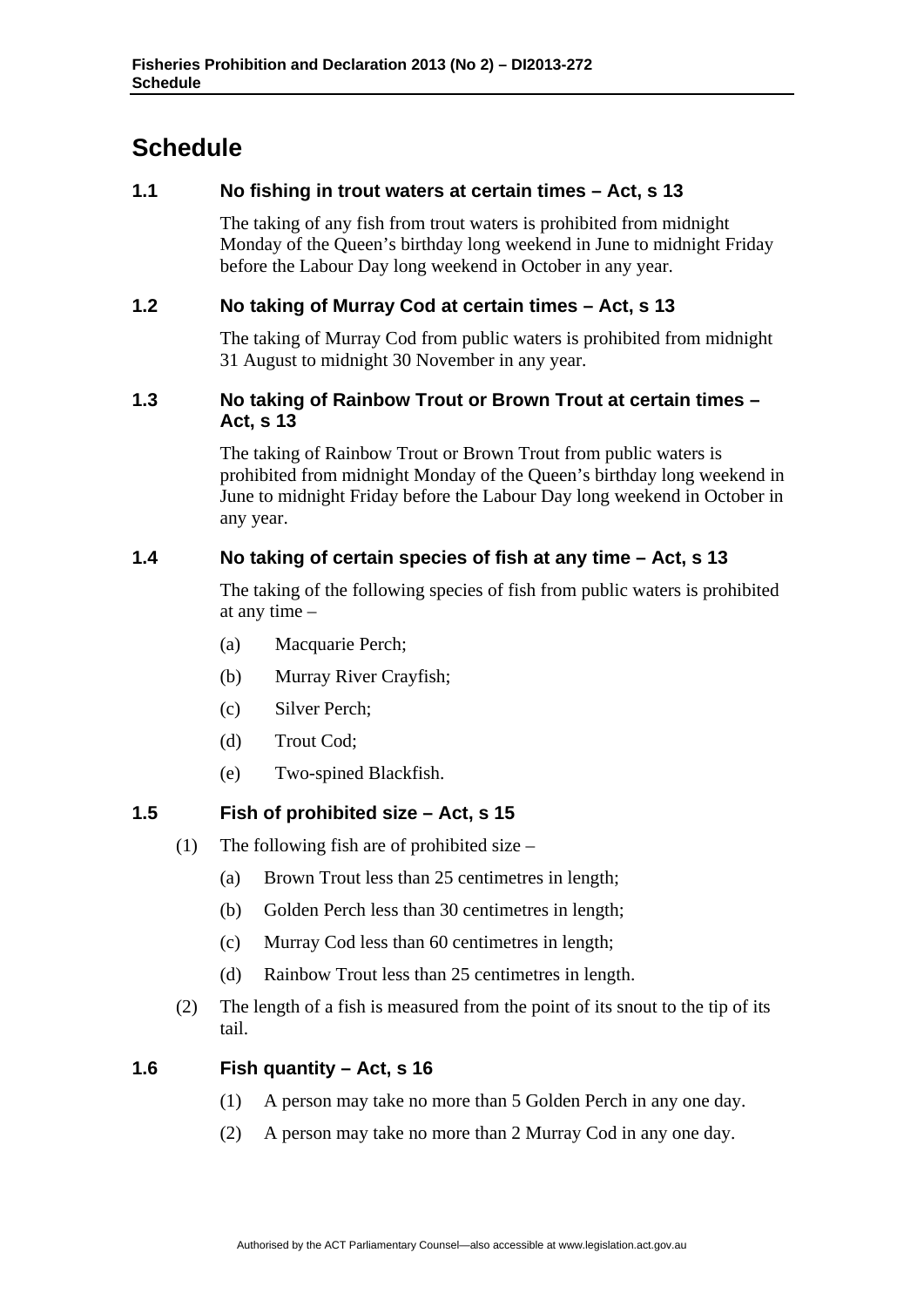- (3) A person may take only one Murray Cod longer than 100 centimetres in length in a day.
- (4) A person may take no more than 5 Rainbow Trout and Brown Trout in total in any one day.
- *Note* A person may not take any of the fish referred to in section 1.6 from public waters at any time.

#### **1.7 Fishing gear– Act, s 17**

- (1) The following fishing gear may be used by a person in open waters
	- (a) for taking yabbies no more than ten baited lines;
	- (b) for any other fish no more than two rods or handlines with no more than two hooks per rod or handline;
	- (c) no more than five hoop nets;
	- *Note 1* Section 1.8 (2) prohibits the use of hoop nets and baited lines in the nature reserves in the Murrumbidgee River corridor.
	- *Note 2* Section 5 of the *Fisheries Regulation 2001* set out how a hoop net may be used.
	- (d) a landing net.
- (2) Hoop nets are not permitted in the nature reserves in the Murrumbidgee River corridor.
- (3) The following fishing gear may be used by a person in trout waters
	- (a) one rod with no more than two hooks for use with artificial flies or lures; and
	- (b) a landing net, in conjunction with a rod.
	- *Note* Fishing is prohibited at certain times of the year in trout waters see section 1.3.
- (4) For the avoidance of doubt, the use of any fishing gear not referred to in this section, or the use of fishing gear in a manner not referred to in this section, is not permitted.